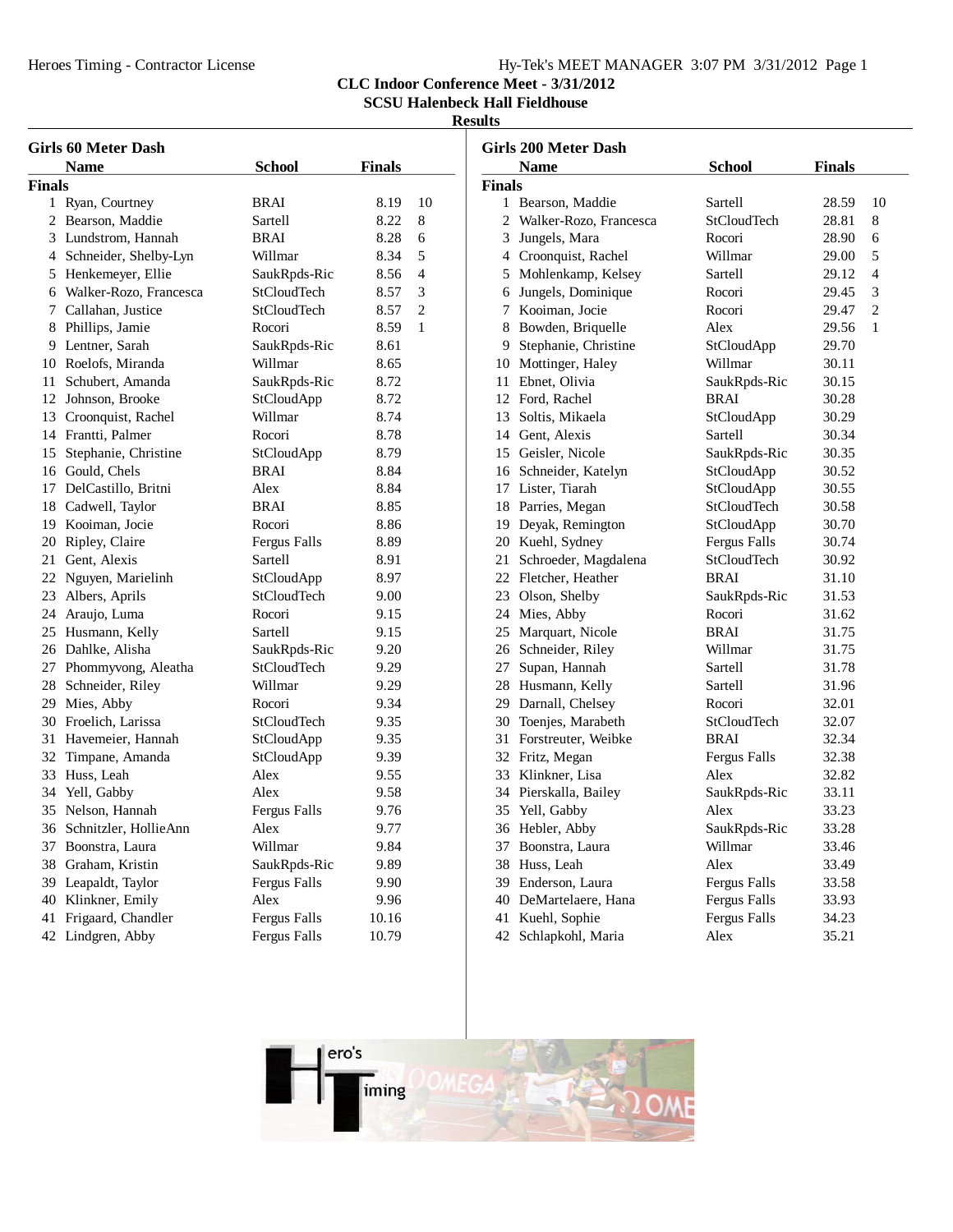|  |  |  | Hy-Tek's MEET MANAGER 3:07 PM 3/31/2012 Page 2 |  |
|--|--|--|------------------------------------------------|--|
|  |  |  |                                                |  |

**CLC Indoor Conference Meet - 3/31/2012**

**SCSU Halenbeck Hall Fieldhouse**

| <b>Girls 400 Meter Dash</b> |                            |                     |               |                |  |
|-----------------------------|----------------------------|---------------------|---------------|----------------|--|
|                             | <b>Name</b>                | <b>School</b>       | <b>Finals</b> |                |  |
| <b>Finals</b>               |                            |                     |               |                |  |
|                             | 1 Schneider, Shelby-Lyn    | Willmar             | 1:01.83       | 10             |  |
|                             | 2 Haider, Ashton           | Sartell             | 1:03.54       | 8              |  |
|                             | 3 Lindell, Kayla           | Rocori              | 1:05.27       | 6              |  |
|                             | 4 Huls, Erin               | Rocori              | 1:05.85       | 5              |  |
|                             | 5 Lentner, Sarah           | SaukRpds-Ric        | 1:05.87       | $\overline{4}$ |  |
|                             | 6 Krepp, Katie             | SaukRpds-Ric        | 1:07.22       | 3              |  |
|                             | 7 Magnusson, Annie         | <b>Fergus Falls</b> | 1:07.41       | 2              |  |
|                             | 8 Bollig, Brandi           | Sartell             | 1:08.81       | 1              |  |
|                             | 9 Miller, Rebecca          | StCloudApp          | 1:09.27       |                |  |
|                             | 10 LeBrasseur, Tara        | Alex                | 1:09.70       |                |  |
|                             | 11 Holwerda, Kennedy       | Willmar             | 1:09.80       |                |  |
|                             | 12 Boran, Laura            | BRAI                | 1:09.87       |                |  |
|                             | 13 Kelly, Abby             | StCloudApp          | 1:10.40       |                |  |
|                             | 14 Fletcher, Heather       | <b>BRAI</b>         | 1:10.85       |                |  |
|                             | 15 Syverson, Madeline      | StCloudTech         | 1:10.93       |                |  |
|                             | 16 Enderson, Laura         | Fergus Falls        | 1:11.05       |                |  |
|                             | 17 Eikmeier, Erin          | Sartell             | 1:12.33       |                |  |
|                             | 18 Tagatz, Elizabeth       | Alex                | 1:12.38       |                |  |
|                             | 19 Hermerding, Maya        | BRAI                | 1:13.13       |                |  |
|                             | 20 Havemeier, Hannah       | StCloudApp          | 1:13.24       |                |  |
|                             | 21 Scapanski, Katelyn      | SaukRpds-Ric        | 1:13.41       |                |  |
|                             | 22 Phommyvong, Aleatha     | StCloudTech         | 1:13.43       |                |  |
|                             | 23 Dahlke, Alisha          | SaukRpds-Ric        | 1:13.76       |                |  |
|                             | 24 Wendel, Hannah          | Alex                | 1:13.92       |                |  |
|                             | 25 Ross, Ginessa           | Sartell             | 1:14.10       |                |  |
|                             | 26 Prazak, Bekah           | Fergus Falls        | 1:14.49       |                |  |
|                             | 27 Seehusen, Megan         | StCloudTech         | 1:14.65       |                |  |
|                             | 28 Haupert, Samantha       | StCloudApp          | 1:14.88       |                |  |
|                             | 29 LeBrasseur, Kate        | Alex                | 1:15.51       |                |  |
|                             | 30 Wagne, Rachel           | Sartell             | 1:15.58       |                |  |
|                             | 31 Erickson, Madeline      | <b>StCloudTech</b>  | 1:15.83       |                |  |
|                             | 32 Toenjes, Marabeth       | StCloudTech         | 1:15.87       |                |  |
|                             | 33 Larson, Jenna           | Alex                | 1:16.01       |                |  |
|                             | 34 Ratz, Emily             | Fergus Falls        | 1:16.19       |                |  |
|                             | 35 Krych, Rebecca          | StCloudApp          | 1:16.37       |                |  |
| 36                          | Schlect, Samantha          | Willmar             | 1:16.73       |                |  |
| 37                          | Garrison, Heather          | SaukRpds-Ric        | 1:18.83       |                |  |
| 38                          | Munoz, Maria               | Willmar             | 1:22.06       |                |  |
|                             | <b>Girls 800 Meter Run</b> |                     |               |                |  |
|                             | <b>Name</b>                | <b>School</b>       | <b>Finals</b> |                |  |
| <b>Finals</b>               |                            |                     |               |                |  |
|                             | 1 Zenner, Haylie           | Fergus Falls        | 2:17.39       | 10             |  |
|                             | 2 Kosobud, Allison         | <b>BRAI</b>         | 2:27.19       | 8              |  |
|                             | 3 Yeh, Sarah               | <b>BRAI</b>         | 2:27.39       | 6              |  |
|                             | 4 Hasz, Bethany            | Alex                | 2:27.71       | 5              |  |

|               | 5 Sunstrom, Samantha                     | SaukRpds-Ric                   | 2:29.32            | 4              |
|---------------|------------------------------------------|--------------------------------|--------------------|----------------|
|               | 6 Johnson, Cassie                        | Willmar                        | 2:32.23            | 3              |
|               | 7 Dockendorf, Mikayla                    | Sartell                        | 2:34.58            | 2              |
|               | 8 Seiling, Julia                         | Alex                           | 2:36.95            | 1              |
|               | 9 Rudie, Tara                            | Willmar                        | 2:38.06            |                |
|               | 10 Dockendorf, Mackenzie                 | Sartell                        | 2:39.65            |                |
|               | 11 Mateer, Rebecca                       | Alex                           | 2:43.60            |                |
|               | 12 Ross, Ginessa                         | Sartell                        | 2:45.31            |                |
|               | 13 Woods, Emma                           | SaukRpds-Ric                   | 2:45.67            |                |
|               | 14 Benoit, Nicolette                     | StCloudTech                    | 2:46.28            |                |
|               | 15 Anderson, Elle                        | Rocori                         | 2:47.84            |                |
|               | 16 Reard, Emilie                         | Fergus Falls                   | 2:48.50            |                |
|               | 17 Selisker, Abby                        | <b>BRAI</b>                    | 2:50.70            |                |
|               | 18 Schmidt, Josie                        | Fergus Falls                   | 2:55.22            |                |
|               | 19 Lindholm, Stina                       | SaukRpds-Ric                   | 2:55.82            |                |
|               | 20 Feddema, Amanda                       | StCloudTech                    | 2:57.07            |                |
|               | 21 Lindgren, Alice                       | Willmar                        | 2:57.44            |                |
|               | 22 Kroschel, Sari                        | StCloudApp                     | 3:02.56            |                |
|               | 23 Roberts, Aspen                        | <b>StCloudTech</b>             | 3:04.31            |                |
|               | 24 Flowers, Beauty                       | StCloudApp                     | 3:06.94            |                |
|               |                                          |                                |                    |                |
|               | Girls 1600 Meter Run                     |                                |                    |                |
|               | <b>Name</b>                              | <b>School</b>                  | <b>Finals</b>      |                |
| <b>Finals</b> |                                          |                                |                    |                |
|               | 1 Piepenburg, Jamie                      | Alex                           | 5:02.03            | 10             |
|               | 2 Anez, Savannah                         | Willmar                        | 6:03.59            | 8              |
|               |                                          |                                |                    |                |
|               | 3 Whiteman, Sara                         | BRAI                           | 6:03.91            | 6              |
|               | 4 Klaphake, Arisa                        | Sartell                        | 6:11.70            | 5              |
|               | 5 Heinen, Danielle                       | Rocori                         | 6:12.14            | $\overline{4}$ |
|               | 6 Egenes, Kristin                        | Alex                           | 6:12.52            | 3              |
|               | 7 Braun, Jackie                          | SaukRpds-Ric                   | 6:15.65            | $\overline{2}$ |
|               | 8 Scapanski, Katelyn                     | SaukRpds-Ric                   | 6:16.80            | 1              |
|               | 9 Weis, Hannah                           |                                | 6:19.07            |                |
|               |                                          | StCloudApp<br>Willmar          | 6:20.48            |                |
|               | 10 Miley, Alexis                         | <b>BRAI</b>                    | 6:24.19            |                |
|               | 11 Southard, Amy                         | Sartell                        | 6:25.27            |                |
|               | 12 Turner, Jenna<br>13 Moscho, Shannon   | StCloudTech                    | 6:28.60            |                |
|               |                                          | Willmar                        | 6:29.73            |                |
|               | 14 Freiberg, Alex                        | Sartell                        | 6:30.73            |                |
|               | 15 Corpus, Alexyss                       |                                | 6:32.48            |                |
| 17            | 16 Larson, Cierra<br>Johnson, Alina      | <b>Fergus Falls</b><br>Willmar | 6:36.41            |                |
|               |                                          | <b>BRAI</b>                    |                    |                |
|               | 18 Pelkey, Cassidy                       |                                | 6:36.53<br>6:40.10 |                |
|               | 19 Krych, Rebecca<br>20 Moynan, Mckenna  | StCloudApp<br>Sartell          | 6:40.45            |                |
| 21            | Smith, Anja                              | <b>BRAI</b>                    | 6:41.18            |                |
|               |                                          |                                |                    |                |
|               | 22 Schmidt, Johanna<br>23 Kroschel, Sari | Fergus Falls                   | 6:43.77<br>6:44.26 |                |
|               |                                          | StCloudApp<br>Sartell          | 6:48.36            |                |
|               | 24 Yapp, Alyssa<br>25 Heinen, Alex       | Rocori                         | 6:50.16            |                |
|               | 26 Schreifels, Serena                    | BRAI                           | 6:50.69            |                |
|               |                                          |                                |                    |                |

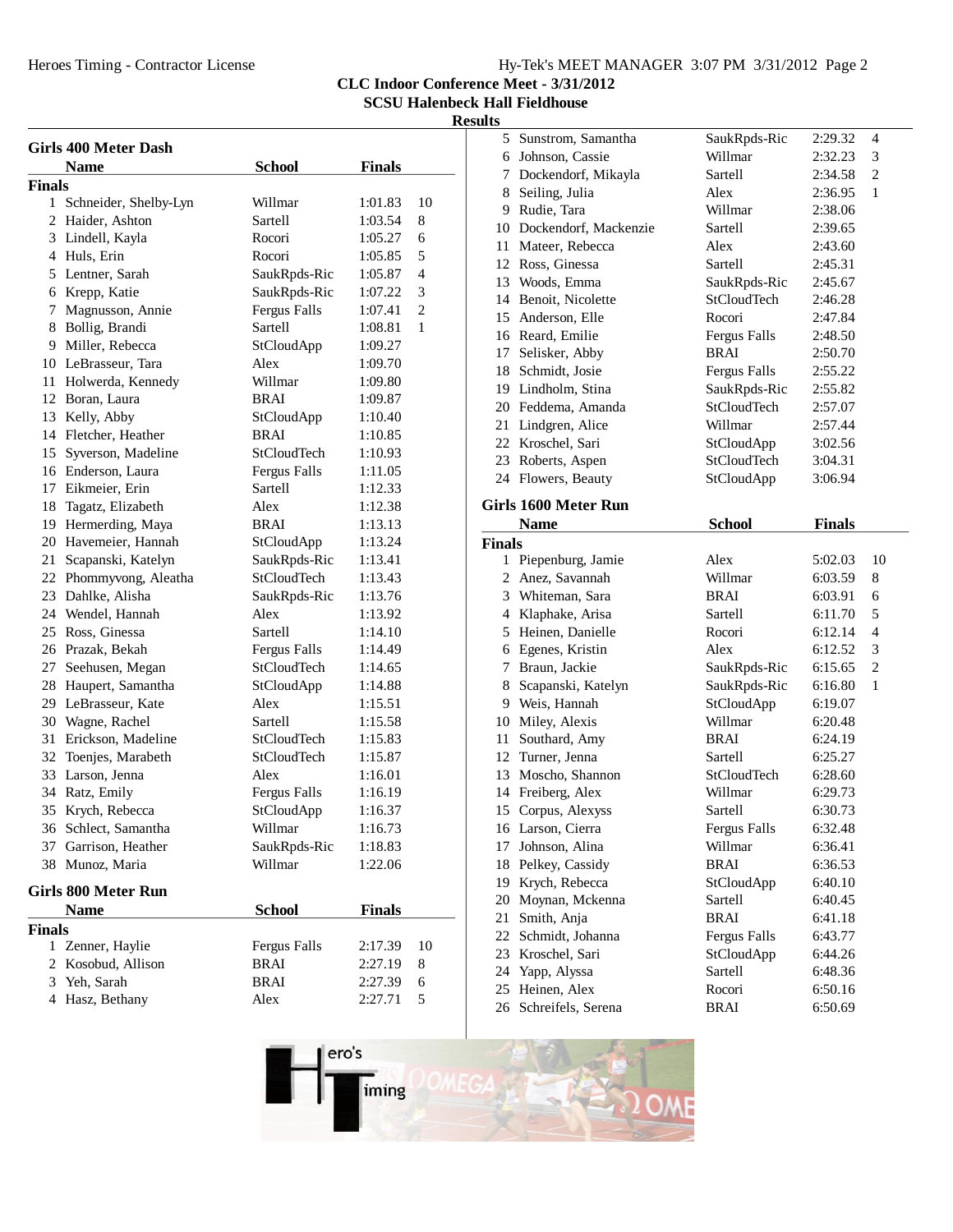| Hy-Tek's MEET MANAGER 3:07 PM 3/31/2012 Page 3 |  |  |
|------------------------------------------------|--|--|
|                                                |  |  |

**CLC Indoor Conference Meet - 3/31/2012**

**SCSU Halenbeck Hall Fieldhouse**

| Finals  (Girls 1600 Meter Run) |                               |                     |               |                |  |  |  |  |
|--------------------------------|-------------------------------|---------------------|---------------|----------------|--|--|--|--|
|                                | <b>Name</b>                   | <b>School</b>       | <b>Finals</b> |                |  |  |  |  |
|                                | 27 Seland, Reilly             | <b>Fergus Falls</b> | 6:52.55       |                |  |  |  |  |
|                                | 28 Roberts, Aspen             | StCloudTech         | 6:56.15       |                |  |  |  |  |
|                                | 29 Rapp, Rebecca              | Rocori              | 6:59.78       |                |  |  |  |  |
|                                | 30 Mangen, Elizabeth          | Willmar             | 7:02.87       |                |  |  |  |  |
| 31                             | Vosberg, Katie                | <b>Fergus Falls</b> | 7:05.43       |                |  |  |  |  |
|                                | 32 Brennan, Megan             | StCloudApp          | 7:29.58       |                |  |  |  |  |
|                                | 33 Gross, Lexi                | StCloudTech         | 8:00.93       |                |  |  |  |  |
|                                |                               |                     |               |                |  |  |  |  |
| Girls 3200 Meter Run           |                               |                     |               |                |  |  |  |  |
|                                | <b>Name</b>                   | <b>School</b>       | <b>Finals</b> |                |  |  |  |  |
| Finals                         |                               |                     |               |                |  |  |  |  |
|                                | 1 Sunstrom, Samantha          | SaukRpds-Ric        | 11:43.49      | 10             |  |  |  |  |
|                                | 2 Hasz, Megan                 | Alex                | 12:01.05      | 8              |  |  |  |  |
|                                | 3 Dockendorf, Mackenzie       | Sartell             | 12:37.76      | 6              |  |  |  |  |
|                                | 4 Rudie, Kayla                | Willmar             | 12:51.61      | 5              |  |  |  |  |
|                                | 5 Fairbanks, Sarah            | BRAI                | 13:01.23      | $\overline{4}$ |  |  |  |  |
|                                | 6 Quast, Michaela             | BRAI                | 13:06.69      | 3              |  |  |  |  |
|                                | 7 Erickson, Kassandra         | Willmar             | 13:08.63      | $\mathfrak{2}$ |  |  |  |  |
|                                | 8 Treadaway, Abbie            | Sartell             | 13:16.22      | 1              |  |  |  |  |
|                                | 9 Kelley-Bros, MaKayla        | StCloudApp          | 13:31.21      |                |  |  |  |  |
|                                | 10 Benoit, Nicolette          | StCloudTech         | 13:32.21      |                |  |  |  |  |
|                                | 11 Boehme, Ashlyn             | Willmar             | 13:32.35      |                |  |  |  |  |
|                                | 12 Stein, Brittany            | Rocori              | 13:35.32      |                |  |  |  |  |
|                                | 13 Feddema, Amanda            | StCloudTech         | 13:42.86      |                |  |  |  |  |
|                                | 14 Lindell, Anna              | Sartell             | 13:43.22      |                |  |  |  |  |
|                                | 15 Dahl, Julie                | StCloudTech         | 13:50.08      |                |  |  |  |  |
|                                | 16 Hatlewick, McKenna         | Fergus Falls        | 13:53.81      |                |  |  |  |  |
|                                | 17 Jarrandson, Kayla          | <b>Fergus Falls</b> | 14:04.11      |                |  |  |  |  |
|                                | 18 Friedrich, Brittany        | SaukRpds-Ric        | 15:13.35      |                |  |  |  |  |
|                                | 19 Borowski, Emily            | <b>Fergus Falls</b> | 15:14.00      |                |  |  |  |  |
|                                |                               |                     |               |                |  |  |  |  |
|                                | <b>Girls 60 Meter Hurdles</b> |                     |               |                |  |  |  |  |
|                                | <b>Name</b>                   | <b>School</b>       | <b>Finals</b> |                |  |  |  |  |
| <b>Finals</b>                  |                               |                     |               |                |  |  |  |  |
| 1                              | Miller, Chloe                 | BRAI                | 10.09         | 10             |  |  |  |  |
|                                | 2 Bollig, Brandi              | Sartell             | 10.18         | 8              |  |  |  |  |
| 3                              | Meier, Maddie                 | Sartell             | 10.19         | 6              |  |  |  |  |
|                                | 4 Baer, Rebecca               | StCloudTech         | 10.37         | 5              |  |  |  |  |
| 5                              | Huls, Erin                    | Rocori              | 10.49         | 4              |  |  |  |  |
|                                | 6 Simon, Miranda              | StCloudTech         | 10.73         | 3              |  |  |  |  |
| 7                              | Lister, Tiarah                | StCloudApp          | 10.74         | $\overline{c}$ |  |  |  |  |
| 8                              | Olson, McKenna                | Willmar             | 10.76         | $\mathbf{1}$   |  |  |  |  |
| 9                              | Mottinger, Haley              | Willmar             | 10.83         |                |  |  |  |  |
| 10                             | Baumgarten, Keisha            | Rocori              | 11.03         |                |  |  |  |  |
| 11                             | Hoffert, Tasja                | StCloudTech         | 11.06         |                |  |  |  |  |
| 11                             | Deyak, Remington              | StCloudApp          | 11.06         |                |  |  |  |  |
| 13                             |                               | StCloudTech         |               |                |  |  |  |  |
|                                | Abel, Jenna                   |                     | 11.15         |                |  |  |  |  |
| 14                             | Teal, Shelby                  | Rocori              | 11.20         |                |  |  |  |  |

|                | 15 Garman, Miranda          | Sartell             | 11.33                |                |
|----------------|-----------------------------|---------------------|----------------------|----------------|
|                | 16 Peichel, Molly           | Sartell             | 11.39                |                |
|                | 17 Stoeberl, Morgan         | Willmar             | 11.41                |                |
|                | 18 Grise', Holly            | StCloudApp          | 11.43                |                |
|                | 19 Rapp, Rebecca            | Rocori              | 11.56                |                |
|                | 20 Krepp, Katie             | SaukRpds-Ric        | 11.65                |                |
|                | 21 Lukasavitz, Lauren       | SaukRpds-Ric        | 11.90                |                |
|                | 22 Ulmer, Erin              | Rocori              | 12.25                |                |
|                | 23 Larson, Jenna            | Alex                | 12.43                |                |
|                | 24 Pikus, Kaylie            | SaukRpds-Ric        | 12.50                |                |
|                | 25 Vogle, Summer            | <b>Fergus Falls</b> | 12.78                |                |
|                | 26 Schlapkohl, Maria        | Alex                | 13.12                |                |
|                | 27 Lankenau, Courtney       | Willmar             | 13.23                |                |
|                |                             |                     |                      |                |
|                | Girls 4x100 Meter Relay     |                     |                      |                |
|                | <b>Team</b>                 | <b>Relay</b>        | <b>Finals</b>        |                |
| Finals         |                             |                     |                      |                |
|                | 1 Fergus Falls              | А                   | 53.70                | 10             |
|                | 2 Brainerd                  | A                   | 53.94                | 8              |
|                | 3 StCloudApp                | A                   | 54.68                | 6              |
|                | 4 Willmar Cardinals         | A                   | 55.65                | 5              |
|                | 5 Rocori                    | A                   | 56.32                | 4              |
|                | 6 Alexandria H.S.           | A                   | 57.10                | 3              |
|                | 7 Sauk Rapids-Rice          | A                   | 57.11                | 2              |
|                | Girls 4x400 Meter Relay     |                     |                      |                |
|                | <b>Team</b>                 | <b>Relay</b>        | <b>Finals</b>        |                |
| Finals         |                             |                     |                      |                |
|                | 1 Fergus Falls              | А                   | 4:19.71              | 10             |
|                | 2 Alexandria H.S.           | A                   | 4:24.46              | 8              |
|                | 3 Willmar Cardinals         | A                   | 4:28.12              | 6              |
|                | 4 Sartell-St.Stephen        | A                   | 4:29.66              | 5              |
|                | 5 St. Cloud Tech            | A                   | 4:31.75              | 4              |
|                | 6 Brainerd                  | A                   | 4:37.32              | 3              |
|                | 7 Sauk Rapids-Rice          | A                   | 4:46.13              | 2              |
|                | 8 Rocori                    | A                   | 4:51.03              | 1              |
|                | 9 StCloudApp                | A                   | 4:59.02              |                |
|                |                             |                     |                      |                |
|                | Girls 4x800 Meter Relay     |                     |                      |                |
|                | Team                        | <b>Relay</b>        | <b>Finals</b>        |                |
| Finals<br>1    |                             |                     |                      | 10             |
| 2              | Alexandria H.S.<br>Brainerd | А<br>A              | 10:07.61<br>10:26.84 | 8              |
| 3              | Willmar Cardinals           | A                   |                      | 6              |
|                |                             |                     | 10:31.71             |                |
| $\overline{4}$ | Sartell-St.Stephen          | A                   | 10:43.09             | 5              |
| 5              | Fergus Falls                | A                   | 11:21.96             | $\overline{4}$ |
| 6              | Rocori                      | A                   | 11:26.40             | 3              |
| 7              | Sauk Rapids-Rice            | A                   | 11:53.04             | $\overline{c}$ |
| 8              | St. Cloud Tech              | A                   | 12:32.23             | $\mathbf{1}$   |
| 9              | StCloudApp                  | A                   | 12:36.05             |                |

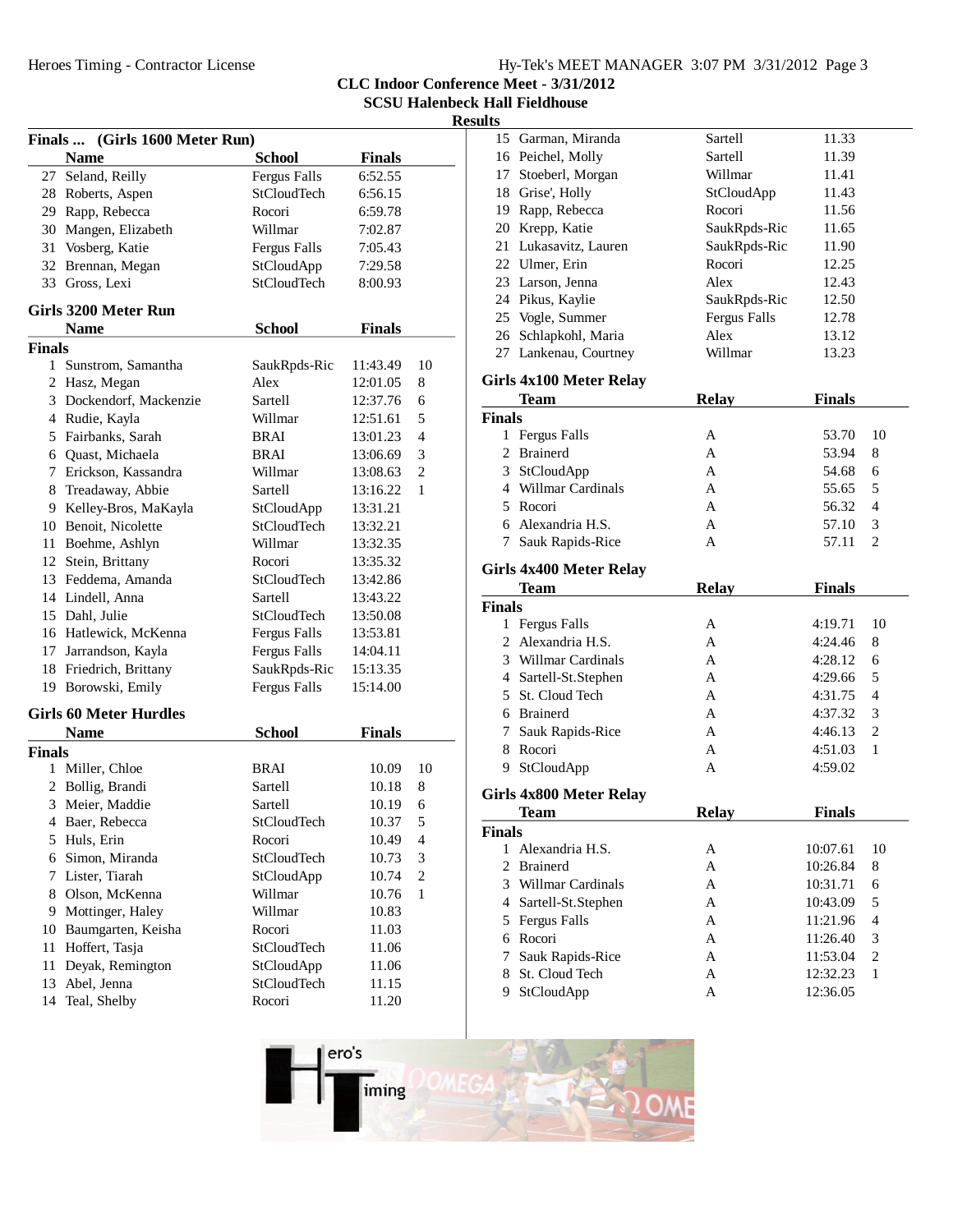Heroes Timing - Contractor License

| Hy-Tek's MEET MANAGER 3:07 PM 3/31/2012 Page 4 |  |  |  |
|------------------------------------------------|--|--|--|
|------------------------------------------------|--|--|--|

**CLC Indoor Conference Meet - 3/31/2012**

**SCSU Halenbeck Hall Fieldhouse**

| <b>Girls High Jump</b> |                          |                     |               |                |  |
|------------------------|--------------------------|---------------------|---------------|----------------|--|
|                        | <b>Name</b>              | <b>School</b>       | <b>Finals</b> |                |  |
| <b>Finals</b>          |                          |                     |               |                |  |
|                        | 1 Bowden, Briquelle      | Alex                | 5-02.00       | 10             |  |
| 2                      | Nielson, Laura           | Sartell             | 5-00.00       | 8              |  |
|                        | 3 Lindell, Kayla         | Rocori              | J5-00.00      | 6              |  |
|                        | 4 Mohlenkamp, Kelsey     | Sartell             | J5-00.00      | 5              |  |
|                        | 5 Koel, Gabrielle        | Alex                | 4-10.00       | $\overline{4}$ |  |
|                        | 6 Larson, Jenna          | Alex                | J4-10.00      | 3              |  |
|                        | 7 Norgren, Lauren        | Fergus Falls        | J4-10.00      | $\overline{2}$ |  |
|                        | 8 Abel, Jenna            | StCloudTech         | J4-10.00      | 1              |  |
|                        | 9 Ross, Cassie           | Sartell             | J4-10.00      |                |  |
|                        | 10 Skinner, Kayli        | BRAI                | 4-08.00       |                |  |
|                        | 10 Johnson, Katy         | BRAI                | 4-08.00       |                |  |
|                        | 10 Logelin, Kayla        | BRAI                | 4-08.00       |                |  |
|                        | 10 Ebnet, Olivia         | SaukRpds-Ric        | 4-08.00       |                |  |
|                        | 14 Kuehl, Sydney         | <b>Fergus Falls</b> | 4-06.00       |                |  |
|                        | 14 Marquart, Nicole      | <b>BRAI</b>         | 4-06.00       |                |  |
|                        | 14 Hensch, Morgan        | Fergus Falls        | 4-06.00       |                |  |
|                        | 14 Parries, Megan        | StCloudTech         | 4-06.00       |                |  |
|                        | 14 Albers, Aprils        | StCloudTech         | 4-06.00       |                |  |
|                        | 14 Olson-Rodel, Jaylen   | Alex                | 4-06.00       |                |  |
|                        | 14 Darnall, Chelsey      | Rocori              | 4-06.00       |                |  |
|                        | 14 Geisler, Nicole       | SaukRpds-Ric        | 4-06.00       |                |  |
|                        | 14 Torborg, Kaitlyn      | Rocori              | 4-06.00       |                |  |
|                        | 23 Jungels, Mara         | Rocori              | 4-03.00       |                |  |
|                        | 23 Bell, Carrie          | Willmar             | 4-03.00       |                |  |
|                        | 23 McGrath-Mansour, Lila | StCloudTech         | 4-03.00       |                |  |
|                        | 23 Barthel, Nicole       | StCloudApp          | 4-03.00       |                |  |
|                        | 27 Lloyd, Kelsey         | Willmar             | 4-00.00       |                |  |
|                        | 27 Kelly, Abby           | StCloudApp          | 4-00.00       |                |  |
|                        | 27 Kuehl, Sophie         | Fergus Falls        | 4-00.00       |                |  |
|                        | --- Garrison, Heather    | SaukRpds-Ric        | NΗ            |                |  |
|                        | <b>Girls Pole Vault</b>  |                     |               |                |  |
|                        | <b>Name</b>              | <b>School</b>       | <b>Finals</b> |                |  |
| <b>Finals</b>          |                          |                     |               |                |  |
| 1                      | Dockendorf, Mikayla      | Sartell             | 8-06.00       | 10             |  |
| 2                      | Haws, Olivia             | StCloudTech         | 8-00.00       | 8              |  |
| 3                      | Jungels, Dominique       | Rocori              | J8-00.00      | 6              |  |
| 4                      | Mottinger, Haley         | Willmar             | 7-06.00       | 4.5            |  |
| 4                      | Thompson, Stephanie      | Willmar             | 7-06.00       | 4.5            |  |
| 6                      | Trana-Mudgett, Sherry    | BRAI                | 7-00.00       | 3              |  |
| 7                      | Grise', Holly            | StCloudApp          | J7-00.00      | $\overline{c}$ |  |
| 8                      | Martens, Lauren          | Sartell             | J7-00.00      | 1              |  |
| 9                      | Lindeman, Samantha       | SaukRpds-Ric        | 6-06.00       |                |  |
| 9                      | Thoennes, Karla          | Alex                | 6-06.00       |                |  |
| 9                      | Erickson, Nichole        | Sartell             | 6-06.00       |                |  |
| 12                     | Nellermoe, Kelly         | Alex                | 6-00.00       |                |  |
|                        |                          |                     |               |                |  |

| ,             |                          |                     |               |                |
|---------------|--------------------------|---------------------|---------------|----------------|
|               | 12 Arnold, Rachel        | SaukRpds-Ric        | 6-00.00       |                |
|               | 12 Schlect, Samantha     | Willmar             | 6-00.00       |                |
|               | 12 Hesse, Desiree        | Rocori              | 6-00.00       |                |
|               | --- Ryan, Courtney       | BRAI                | NΗ            |                |
|               | --- Marshall, Nicole     | Willmar             | NΗ            |                |
|               | --- Lupkes, Tiffany      | SaukRpds-Ric        | NH            |                |
|               | --- Costanzo, Cassandra  | Sartell             | NH            |                |
|               |                          |                     |               |                |
|               | <b>Girls Long Jump</b>   |                     |               |                |
|               | <b>Name</b>              | <b>School</b>       | <b>Finals</b> |                |
| <b>Finals</b> |                          |                     |               |                |
|               | 1 Zenner, Haylie         | <b>Fergus Falls</b> | 16-07.75      | 10             |
|               | 2 Haider, Ashton         | Sartell             | 16-02.50      | 8              |
|               | 3 Bearson, Maddie        | Sartell             | 15-06.25      | 6              |
|               | 4 Miller, Chloe          | BRAI                | 15-02.25      | 5              |
|               | 5 Lindell, Kayla         | Rocori              | 14-10.25      | 4              |
|               | 6 DelCastillo, Britni    | Alex                | 14-04.00      | 3              |
|               | 7 Henkemeyer, Ellie      | SaukRpds-Ric        | 14-01.75      | $\overline{c}$ |
|               | 8 Kooiman, Jocie         | Rocori              | 13-11.50      | 1              |
|               | 9 Havemeier, Hannah      | StCloudApp          | 13-09.00      |                |
|               | 10 Erickson, Madeline    | StCloudTech         | 13-08.50      |                |
|               | 10 Soltis, Mikaela       | StCloudApp          | 13-08.50      |                |
|               | 12 Brown, Molly          | Willmar             | 12-06.00      |                |
|               |                          | Fergus Falls        | 12-01.25      |                |
|               | 13 Fritz, Megan          | Alex                |               |                |
|               | 14 Yell, Gabby           |                     | 11-01.75      |                |
|               | 15 Schubert, Amanda      | SaukRpds-Ric        | 10-10.25      |                |
|               | 16 Toenjes, Marabeth     | StCloudTech         | 9-08.75       |                |
|               | <b>Girls Triple Jump</b> |                     |               |                |
|               | <b>Name</b>              | <b>School</b>       | <b>Finals</b> |                |
| <b>Finals</b> |                          |                     |               |                |
|               | 1 Rasmusson, Brianna     | <b>Fergus Falls</b> | 33-10.75      | 10             |
|               | 2 Bollig, Brandi         | Sartell             | 33-03.00      | 8              |
|               | 3 Ryan, Courtney         | <b>BRAI</b>         | 32-01.75      | 6              |
|               | 4 Holwerda, Kennedy      | Willmar             | 31-02.00      | 5              |
|               | 5 Jungels, Dominique     | Rocori              | 30-11.00      | 4              |
|               | 6 Seehusen, Megan        | StCloudTech         | 30-01.25      | 3              |
|               | 7 Schneider, Katelyn     | StCloudApp          | 30-00.25      | $\overline{c}$ |
|               | 8 Ripley, Claire         | Fergus Falls        | 29-10.75      | 1              |
|               |                          |                     |               |                |
|               | 9 Garman, Miranda        | Sartell             | 28-11.25      |                |
|               | 10 Boran, Laura          | BRAI                | 28-05.00      |                |
| 11            | Jungels, Mara            | Rocori              | 28-04.75      |                |
|               | 12 Haws, Olivia          | StCloudTech         | 27-03.50      |                |
|               | 13 Ebnet, Olivia         | SaukRpds-Ric        | 26-10.25      |                |
|               | 14 Stoeberl, Morgan      | Willmar             | 26-07.75      |                |
|               | 15 Klinkner, Lisa        | Alex                | 25-04.75      |                |
|               | 16 Pierskalla, Bailey    | SaukRpds-Ric        | 25-00.25      |                |
|               |                          |                     |               |                |

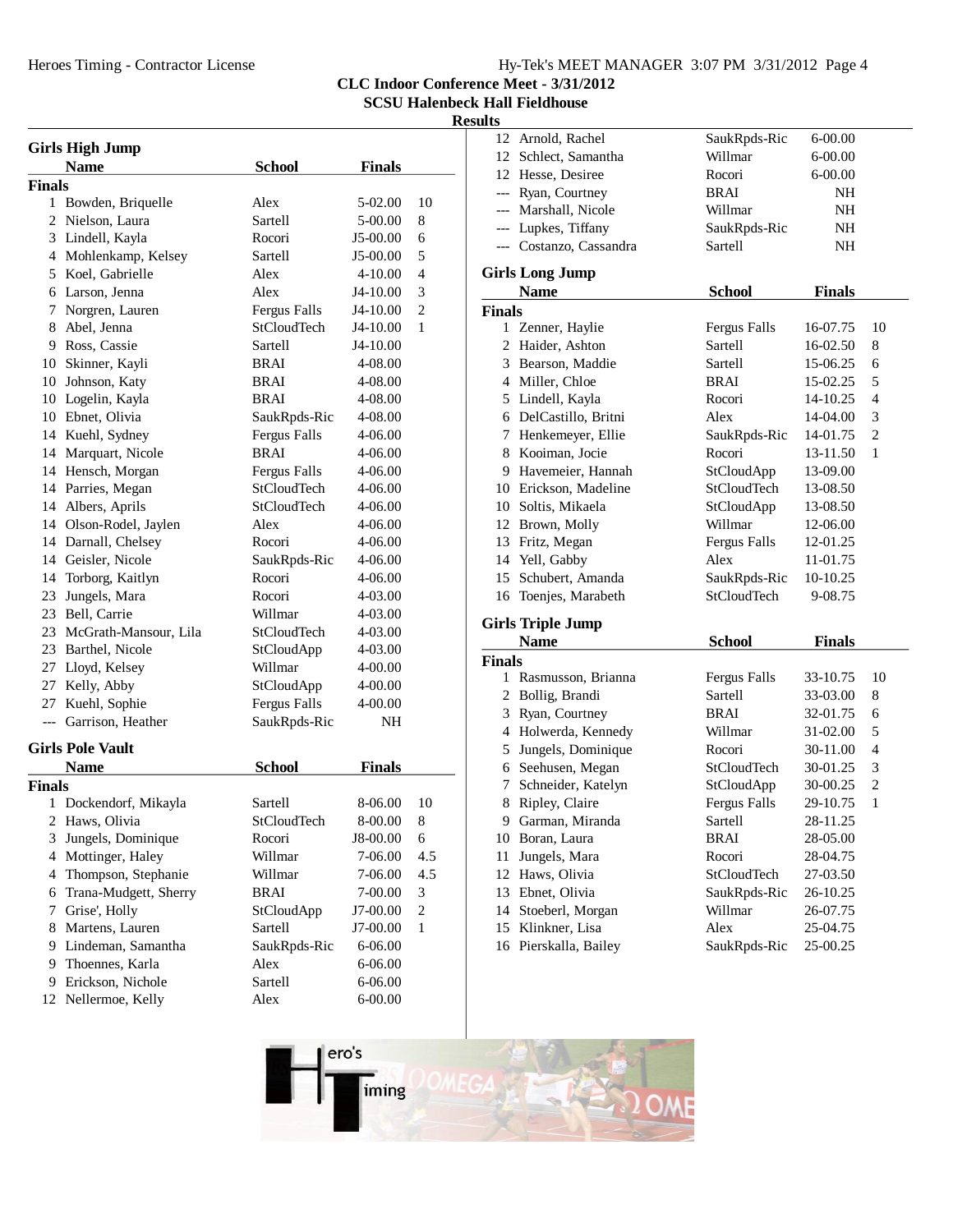Heroes Timing - Contractor License

|  |  |  | Hy-Tek's MEET MANAGER 3:07 PM 3/31/2012 Page 5 |  |
|--|--|--|------------------------------------------------|--|
|  |  |  |                                                |  |

**CLC Indoor Conference Meet - 3/31/2012**

**SCSU Halenbeck Hall Fieldhouse**

### **Results**

| <b>Girls Shot Put</b> |                           |                     |               |                |  |  |
|-----------------------|---------------------------|---------------------|---------------|----------------|--|--|
|                       | <b>Name</b>               | <b>School</b>       | <b>Finals</b> |                |  |  |
| <b>Finals</b>         |                           |                     |               |                |  |  |
|                       | 1 Ludwig, Brittany        | Alex                | 34-01.00      | 10             |  |  |
|                       | 2 Johnson, Brianna        | Alex                | 33-01.00      | 8              |  |  |
|                       | 3 Muellenbach, Casey      | Sartell             | 30-11.00      | 6              |  |  |
|                       | 4 DuHoux, Matty           | Rocori              | 30-08.00      | 5              |  |  |
|                       | 5 Castellano, Kristin     | Sartell             | 30-03.00      | 4              |  |  |
|                       | 6 Schoonover, Anna        | StCloudApp          | 30-02.00      | 3              |  |  |
|                       | 7 Bell, Carrie            | Willmar             | 29-10.00      | $\overline{c}$ |  |  |
|                       | 8 Akubue, Grace           | <b>StCloudTech</b>  | 29-04.00      | 1              |  |  |
|                       | 9 Anderson, Haley         | Sartell             | 29-01.00      |                |  |  |
|                       | 9 Tautges, Katlyn         | <b>BRAI</b>         | 29-01.00      |                |  |  |
|                       | 11 Peck, Emily            | Alex                | 27-06.00      |                |  |  |
|                       | 12 DuHoux, Holly          | Rocori              | 27-04.00      |                |  |  |
|                       | 13 Miller, Rebecca        | StCloudApp          | 27-00.00      |                |  |  |
|                       | 13 Dingmann, Jessie       | Rocori              | 27-00.00      |                |  |  |
|                       | 13 Hovland, Bailey        | Willmar             | 27-00.00      |                |  |  |
|                       | 16 Pedroza, Jocie         | Rocori              | 26-06.00      |                |  |  |
|                       | 17 Lupkes, Tiffany        | SaukRpds-Ric        | 26-02.00      |                |  |  |
|                       | 18 Velde, Samantha        | Fergus Falls        | 26-01.00      |                |  |  |
|                       | 19 Ring, Karli            | <b>BRAI</b>         | 25-07.00      |                |  |  |
|                       | 20 Barnes, Maci           | BRAI                | 25-04.00      |                |  |  |
|                       | 21 Notch, Murphy          | Alex                | 25-03.00      |                |  |  |
|                       | 22 Erickson, Nichole      | Sartell             | 25-00.00      |                |  |  |
|                       | 23 Foster, Meg            | <b>BRAI</b>         | 24-09.00      |                |  |  |
|                       | 24 Palmer, Janessa        | Willmar             | 24-08.00      |                |  |  |
|                       | 24 Lentner, Sarah         | SaukRpds-Ric        | 24-08.00      |                |  |  |
|                       | 26 Syme, Ali              | SaukRpds-Ric        | 24-03.00      |                |  |  |
|                       | 26 Rieck, Alexa           | Willmar             | 24-03.00      |                |  |  |
|                       | 28 Benoit, Nicolette      | StCloudTech         | 24-01.00      |                |  |  |
|                       | 29 Daniel, Emily          | Willmar             | 23-08.00      |                |  |  |
|                       | 30 Cruse, Jordan          | SaukRpds-Ric        | 23-07.00      |                |  |  |
| 31                    | Stang, Ann                | Sartell             | 23-06.00      |                |  |  |
|                       | 32 Evenson, Kathryn       | StCloudApp          | 23-00.00      |                |  |  |
|                       | 33 Szczech, Amanda        | Rocori              | 22-01.00      |                |  |  |
|                       | 34 Parries, Megan         | <b>StCloudTech</b>  | 21-04.00      |                |  |  |
|                       | 35 Moen, Natalie          | StCloudApp          | 21-02.00      |                |  |  |
| 36                    | Syverson, Madeline        | <b>StCloudTech</b>  | 20-10.00      |                |  |  |
|                       | 37 Lahr, Chelsea          | SaukRpds-Ric        | 20-04.00      |                |  |  |
| 38                    | Michl, Michaela           | StCloudApp          | 19-05.00      |                |  |  |
|                       | 39 Prazak, Bekah          | <b>Fergus Falls</b> | 19-02.00      |                |  |  |
|                       | 40 McGrath-Mansour, Lila  | StCloudTech         | 18-08.00      |                |  |  |
|                       | <b>Boys 60 Meter Dash</b> |                     |               |                |  |  |
|                       | Name                      | <b>School</b>       | <b>Finals</b> |                |  |  |
| <b>Finals</b>         |                           |                     |               |                |  |  |
| 1                     | Huberty, Matt             | SaukRpds-Ric        | 7.30          | 10             |  |  |
| 2                     | Jones, Dominic            | <b>Fergus Falls</b> | 7.32          | 8              |  |  |

| 1             | Oldham, Nick                        | <b>BRAI</b>       | 24.31         | 10 |  |
|---------------|-------------------------------------|-------------------|---------------|----|--|
| <b>Finals</b> |                                     |                   |               |    |  |
|               | <b>Name</b>                         | <b>School</b>     | <b>Finals</b> |    |  |
|               | <b>Boys 200 Meter Dash</b>          |                   |               |    |  |
|               | 45 Majeski, Josh                    | SaukRpds-Ric      | 8.49          |    |  |
|               | 44 Cheyne-Knoll, Micheal            | StCloudTech       | 8.47          |    |  |
|               | 43 Corage, Sitka                    | Alex              | 8.41          |    |  |
|               | 42 Bahner, Matthew                  | Rocori            | 8.40          |    |  |
|               | 41 Wiltgen, Ashton                  | StCloudTech       | 8.28          |    |  |
|               | 40 Herrlich, Caleb                  | BRAI              | 8.27          |    |  |
|               | 39 Shella-Stevens, Matthew          | StCloudTech       | 8.18          |    |  |
|               | 38 Norgren, Josh                    | Fergus Falls      | 8.16          |    |  |
|               | 37 Vega, Anthony                    | StCloudApp        | 8.15          |    |  |
|               | 36 Sweeney, Kylin                   | <b>BRAI</b>       | 8.10          |    |  |
|               | 35 Lain, Brady                      | SaukRpds-Ric      | 8.03          |    |  |
|               | 34 Votruba, Ryan                    | <b>BRAI</b>       | 8.02          |    |  |
|               | 33 Hansen, Matthew                  | Rocori            | 8.00          |    |  |
|               | 32 Pierskalla, Nathan               | StCloudApp        | 8.00          |    |  |
|               | 31 Joseph, Froelich                 | StCloudTech       | 7.99          |    |  |
|               | 30 Austad, Alex                     | Rocori            | 7.95          |    |  |
|               | 28 Nacke, Mitchell                  | Fergus Falls      | 7.92          |    |  |
|               | 28 Kelly, Tyler                     | Alex              | 7.92          |    |  |
|               | 27 Spier, Griffin                   | Sartell           | 7.86          |    |  |
|               | 26 Otremba, Bryon                   | StCloudTech       | 7.83          |    |  |
|               | 25 Koffi, Jeremy                    | StCloudApp        | 7.82          |    |  |
|               | 24 Thompson, Isaac                  | Willmar           | 7.82          |    |  |
|               | 23 Peterson, Derik                  | Willmar           | 7.77          |    |  |
|               | 22 Stockinger, Riley                | SaukRpds-Ric      | 7.74          |    |  |
|               | 21 Heitzman, Michael                | Willmar           | 7.73          |    |  |
|               | 19 Dircks, Matt<br>20 Olson, Andrew | BRAI              | 7.72          |    |  |
|               | 17 Malcolm, Cooper                  | Sartell<br>Rocori | 7.69<br>7.71  |    |  |
|               | 17 Huss, Nathan                     | Alex              | 7.69          |    |  |
|               | 16 Grove, Alex                      | Willmar           | 7.69          |    |  |
|               | 15 Smith, Brandon                   | Fergus Falls      | 7.65          |    |  |
|               | 14 Pearson, Miles                   | <b>BRAI</b>       | 7.64          |    |  |
|               | 13 Cunningham, Chris                | Willmar           | 7.62          |    |  |
|               | 12 Lemke, Taylor                    | Fergus Falls      | 7.61          |    |  |
|               | 11 Tong, Ryan                       | Rocori            | 7.60          |    |  |
|               | 10 Peterson, Jason                  | Sartell           | 7.59          |    |  |
|               | 9 Klein, Lee                        | Alex              | 7.56          |    |  |
|               | 8 Siekawitch, Isaac                 | Sartell           | 7.54          | 1  |  |
|               | 7 Miller, Larry                     | StCloudApp        | 7.52          | 2  |  |
|               | 6 McAfee, Eric                      | Sartell           | 7.51          | 3  |  |
|               | 5 Pham, Phillip                     | Alex              | 7.50          | 4  |  |
|               | 4 Alexander, Derek                  | StCloudApp        | 7.49          | 5  |  |
|               | 3 Haffner, Zachary                  | SaukRpds-Ric      | 7.45          | 6  |  |
| ատ            |                                     |                   |               |    |  |

2 Lynch, Jake<br>24.57 SaukRpds-Ric 24.57 8 3 Cunningham, Chris Willmar 24.80 6

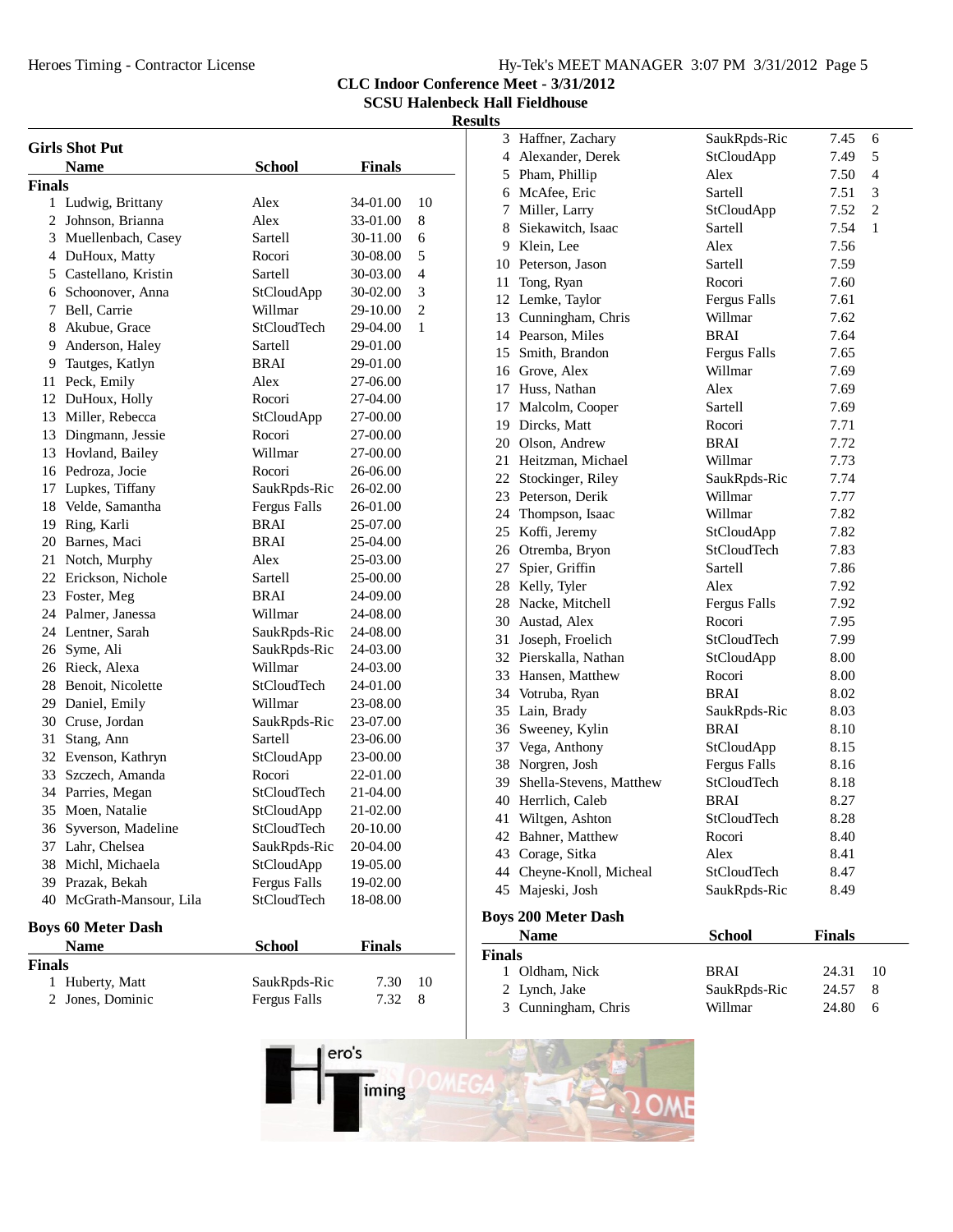| Hy-Tek's MEET MANAGER 3:07 PM 3/31/2012 Page 6 |  |  |  |  |  |  |
|------------------------------------------------|--|--|--|--|--|--|
|------------------------------------------------|--|--|--|--|--|--|

**CLC Indoor Conference Meet - 3/31/2012**

**SCSU Halenbeck Hall Fieldhouse Results**

|                | Finals  (Boys 200 Meter Dash) |                     |               |                |
|----------------|-------------------------------|---------------------|---------------|----------------|
|                | <b>Name</b>                   | <b>School</b>       | <b>Finals</b> |                |
|                | 4 Samuel, Coulter             | StCloudTech         | 24.84         | 5              |
|                | 5 Grove, Alex                 | Willmar             | 24.98         | 4              |
|                | 6 Klein, Lee                  | Alex                | 25.09         | 3              |
| 7              | Otremba, Bryon                | StCloudTech         | 25.10         | $\overline{2}$ |
|                | 8 Huberty, Matt               | SaukRpds-Ric        | 25.15         | 1              |
|                | 9 Miller, Larry               | StCloudApp          | 25.18         |                |
|                | 10 Dircks, Matt               | Rocori              | 25.43         |                |
| 11             | Malcolm, Cooper               | Sartell             | 25.46         |                |
|                | 12 Kuss, Sam                  | Rocori              | 25.62         |                |
|                | 13 West, Isaiah               | StCloudApp          | 25.65         |                |
|                | 14 McAfee, Eric               | Sartell             | 25.66         |                |
|                | 15 Rund, Austin               | Fergus Falls        | 25.83         |                |
|                | 16 Brown, DeAndre             | Sartell             | 25.89         |                |
| 17             | Teigen, Noel                  | StCloudApp          | 25.99         |                |
| 18             | Koffi, Jeremy                 | StCloudApp          | 26.02         |                |
| 19             | Gorghuber, Joseph             | Alex                | 26.20         |                |
| 20             | Sowers, Zach                  | Willmar             | 26.22         |                |
| 21             | Benners, Tyler                | SaukRpds-Ric        | 26.28         |                |
|                | 22 Einarson, Cristian         | BRAI                | 26.33         |                |
|                | 23 Wiltgen, Ashton            | StCloudTech         | 26.40         |                |
|                | 24 Goerger, Zach              | Rocori              | 26.43         |                |
|                | 25 Lain, Brady                | SaukRpds-Ric        | 26.63         |                |
|                | 26 Vega, Anthony              | StCloudApp          | 26.79         |                |
|                | 27 Carlson, Colby             | Alex                | 27.03         |                |
|                | 28 McMahon, Harvey            | Fergus Falls        | 27.13         |                |
| 29             | Shella-Stevens, Matthew       | StCloudTech         | 27.14         |                |
|                | 30 Stachowski, Darek          | Sartell             | 27.25         |                |
| 31             | Suves, Kristian               | Willmar             | 27.46         |                |
| 32             | Watkins, Mitch                | Fergus Falls        | 27.99         |                |
| 33             | Akset, Bryce                  | Alex                | 28.58         |                |
|                | 34 Thorpe, Andy               | Willmar             | 29.10         |                |
|                | 35 Kleinow, Dillon            | SaukRpds-Ric        | 29.20         |                |
|                | 36 Sheflo, Geoff              | BRAI                | 29.25         |                |
|                | 37 Roth, Alec                 | Alex                | 29.77         |                |
|                | 38 Anderson, Austin           | BRAI                | 31.02         |                |
|                | 39 Hoffman, Jeremiah          | BRAI                | 31.23         |                |
|                | 40 Kasper, Lucas              | Fergus Falls        | 31.84         |                |
| 41             | Fredrickson, Josh             | Fergus Falls        | 32.61         |                |
|                | <b>Boys 400 Meter Dash</b>    |                     |               |                |
|                | <b>Name</b>                   | <b>School</b>       | <b>Finals</b> |                |
| <b>Finals</b>  |                               |                     |               |                |
| 1              | Huber, Jake                   | Rocori              | 52.70         | 10             |
| $\overline{c}$ | Rezac, Carey                  | <b>BRAI</b>         | 54.13         | 8              |
| 3              | Schultz, Brett                | Sartell             | 54.44         | 6              |
|                | 4 Rund, Austin                | <b>Fergus Falls</b> | 55.57         | 5              |
| 5              | Samuel, Coulter               | StCloudTech         | 55.71         | 4              |

5 Samuel, Coulter<br>5 StCloudTech 55.71 4<br>5 StCloudTech 55.30 3<br>5 StCloudTech 56.30 3 6 Peterson, Derik Willmar 56.30 3

|               | 7 Gunderson, Elijah       | Willmar             | 58.24         | 2                        |
|---------------|---------------------------|---------------------|---------------|--------------------------|
|               | 8 Supinski, David         | <b>BRAI</b>         | 58.26         | 1                        |
|               | 9 Spier, Griffin          | Sartell             | 58.52         |                          |
|               | 10 Doucette, Braden       | Sartell             | 58.70         |                          |
|               | 11 Josephs, Brandon       | SaukRpds-Ric        | 58.83         |                          |
|               | 12 Schmitz, TJ            | Rocori              | 59.32         |                          |
|               | 13 Voit, Michael          | SaukRpds-Ric        | 59.40         |                          |
|               | 14 Teigen, Noel           | StCloudApp          | 59.48         |                          |
|               | 15 Sidel, Travis          | <b>Fergus Falls</b> | 59.92         |                          |
|               | 16 Pierskalla, Nathan     | StCloudApp          | 1:00.01       |                          |
|               | 17 Johnson, Evan          | Sartell             | 1:00.26       |                          |
|               | 18 Coquyt, Jay            | Willmar             | 1:00.36       |                          |
|               | 19 Battig, Austin         | StCloudApp          | 1:01.10       |                          |
|               | 20 Gronewald, Zach        | Fergus Falls        | 1:01.61       |                          |
|               | 21 Damhof, Matthew        | <b>StCloudTech</b>  | 1:01.84       |                          |
|               | 22 Thompson, Ian          | Willmar             | 1:02.06       |                          |
|               | 23 Watkins, Mitch         | Fergus Falls        | 1:02.19       |                          |
|               | 24 Mackedanz, Sam         | Rocori              | 1:02.51       |                          |
|               | 25 Judovsky, Zachary      | SaukRpds-Ric        | 1:02.77       |                          |
|               | 26 Jodsaas, Cole          | Alex                | 1:02.84       |                          |
|               | 27 Schwagel, Sam          | Rocori              | 1:03.34       |                          |
|               | 28 Veith, Christian       | <b>BRAI</b>         | 1:03.44       |                          |
|               | 29 Lindberg, Gabriel      | StCloudApp          | 1:03.51       |                          |
|               | 30 Statz, Brady           | SaukRpds-Ric        | 1:04.08       |                          |
|               | 31 Corage, Sitka          | Alex                | 1:04.49       |                          |
|               | 32 Larson, Sam            | BRAI                | 1:05.09       |                          |
|               | 33 Cahlin, Zach           | Alex                | 1:05.21       |                          |
|               | 34 Krauel, Sam            | Sartell             | 1:06.24       |                          |
|               | 35 Thompson, Brandon      | StCloudApp          | 1:06.41       |                          |
|               | 36 Anderson, Landon       | Alex                | 1:06.74       |                          |
|               | 37 Gendron, Austin        | Fergus Falls        | 1:06.88       |                          |
|               | 38 Carter, Damian         | Alex                | 1:07.27       |                          |
|               | 39 Ripp, Dez              | SaukRpds-Ric        | 1:10.47       |                          |
|               |                           |                     |               |                          |
|               | <b>Boys 800 Meter Run</b> |                     |               |                          |
|               | <b>Name</b>               | <b>School</b>       | <b>Finals</b> |                          |
| <b>Finals</b> |                           |                     |               |                          |
|               | 1 Broadwell, Tyler        | Sartell             | 2:09.28       | 10                       |
|               | 2 Morrow, Anthoni         | Sartell             | 2:09.38       | 8                        |
|               | 3 Shella-Stevens, Isaac   | StCloudTech         | 2:10.33       | 6                        |
|               | 4 Mohamud, Mowlid         | Willmar             | 2:13.69       | 5                        |
|               | 5 Garberich, Gerrit       | <b>BRAI</b>         | 2:14.10       | $\overline{\mathcal{L}}$ |
|               | 6 Kohlman, Parker         | Sartell             | 2:15.05       | 3                        |
|               | 7 Pastor, Andrew          | Rocori              | 2:15.31       | $\overline{c}$           |
|               | 8 Danielson, Connor       | <b>Fergus Falls</b> | 2:15.85       | 1                        |
|               | 9 Frantti, Trek           | Rocori              | 2:17.80       |                          |
|               | 10 Anderson, Kreg         | Alex                | 2:18.19       |                          |
|               | 11 Gettel, Tyler          | Willmar             | 2:18.46       |                          |
|               | 12 Molitor, Chris         | Rocori              | 2:18.65       |                          |
|               | 13 Eerdmans, Billy        | <b>Fergus Falls</b> | 2:19.12       |                          |

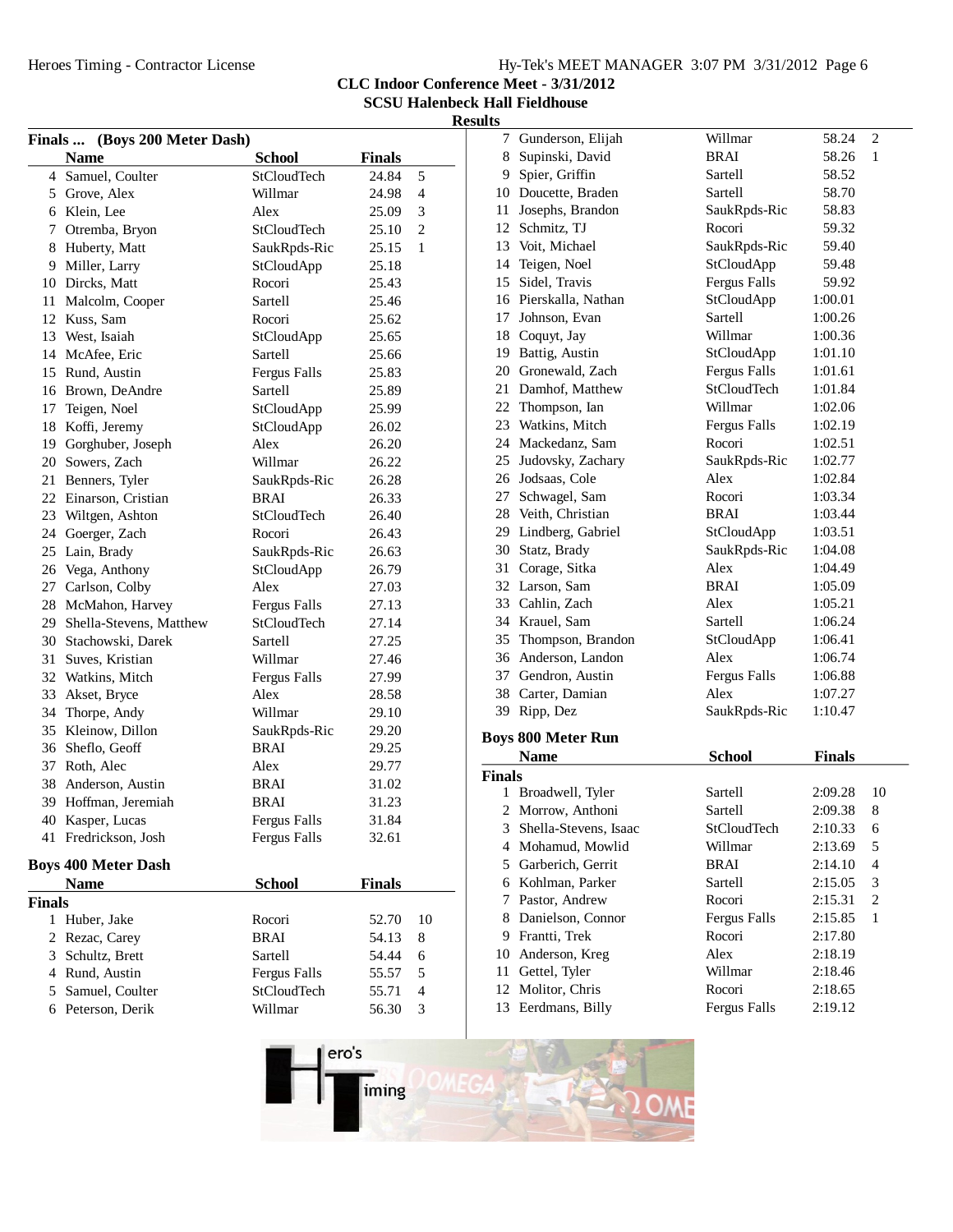|  | Hy-Tek's MEET MANAGER 3:07 PM 3/31/2012 Page 7 |  |  |
|--|------------------------------------------------|--|--|
|  |                                                |  |  |

**CLC Indoor Conference Meet - 3/31/2012**

**SCSU Halenbeck Hall Fieldhouse**

| Finals  (Boys 800 Meter Run) |                                  |                      |               |                     |  |
|------------------------------|----------------------------------|----------------------|---------------|---------------------|--|
|                              | <b>Name</b>                      | <b>School</b>        | <b>Finals</b> |                     |  |
|                              | 14 Wasberg, Sam                  | <b>Fergus Falls</b>  | 2:20.20       |                     |  |
|                              | 15 Lerch, Matthew                | StCloudApp           | 2:21.56       |                     |  |
|                              | 16 Sailor, Colton                | Alex                 | 2:24.09       |                     |  |
|                              | 17 Wieber, Isaac                 | <b>StCloudTech</b>   | 2:28.32       |                     |  |
|                              | 18 Muldrow, Chris                | Willmar              | 2:28.53       |                     |  |
|                              | 19 Haugen, Connor                | Willmar              | 2:29.25       |                     |  |
|                              | 20 Modi, Joel                    | StCloudTech          | 2:32.24       |                     |  |
|                              | 21 Zondervan, Andrew             | SaukRpds-Ric         | 2:33.03       |                     |  |
|                              | 22 Frederickson, Parker          | <b>BRAI</b>          | 2:34.44       |                     |  |
|                              | 23 Kruize, Cody                  | SaukRpds-Ric         | 2:38.83       |                     |  |
|                              | 24 Kick, Josh                    | SaukRpds-Ric         | 2:41.11       |                     |  |
|                              | 25 Tollefson, Ben                | Alex                 | 2:44.44       |                     |  |
|                              |                                  |                      |               |                     |  |
|                              | <b>Boys 1600 Meter Run</b>       |                      |               |                     |  |
|                              | <b>Name</b>                      | <b>School</b>        | <b>Finals</b> |                     |  |
| Finals                       | 1 Haus, Zach                     |                      | 4:35.54       | 10                  |  |
|                              | 2 Bartholomeo, Zac               | Fergus Falls<br>Alex |               | 8                   |  |
|                              |                                  | <b>StCloudTech</b>   | 4:36.65       |                     |  |
|                              | 3 Krueger, Wade                  | Sartell              | 4:44.49       | 6                   |  |
|                              | 4 Morrow, Anthoni<br>5 Anez, Sam |                      | 4:59.00       | 5<br>$\overline{4}$ |  |
|                              |                                  | Willmar              | 5:02.24       |                     |  |
|                              | 6 Lawson, Joe                    | Sartell              | 5:04.26       | 3                   |  |
|                              | 7 Idland, Taylor                 | Sartell              | 5:04.69       | $\overline{2}$      |  |
|                              | 8 Seifert, Tom                   | Willmar              | 5:06.46       | 1                   |  |
|                              | 9 Eerdmans, Billy                | Fergus Falls         | 5:07.91       |                     |  |
|                              | 10 Wasberg, Sam                  | <b>Fergus Falls</b>  | 5:08.48       |                     |  |
|                              | 11 Pfeffer, James                | Alex                 | 5:11.04       |                     |  |
|                              | 12 Jerde, Brandon                | Alex                 | 5:11.08       |                     |  |
|                              | 13 Webb, Max                     | StCloudTech          | 5:11.74       |                     |  |
|                              | 14 Bertram, Tony                 | Rocori               | 5:12.35       |                     |  |
|                              | 15 Weber, Andrew                 | StCloudTech          | 5:12.93       |                     |  |
|                              | 16 Piepenburg, Trent             | Alex                 | 5:13.32       |                     |  |
|                              | 17 Runge, Aaron                  | Alex                 | 5:17.25       |                     |  |
|                              | 18 Muldrow, Jackson              | Willmar              | 5:21.96       |                     |  |
|                              | 19 Grubat, Paolo                 | SaukRpds-Ric         | 5:22.73       |                     |  |
|                              | 20 Guida, Sam                    | BRAI                 | 5:22.78       |                     |  |
|                              | 21 Pollock, Andrew               | Willmar              | 5:23.24       |                     |  |
| 22                           | Schloemer, Taylor                | BRAI                 | 5:25.86       |                     |  |
| 23                           | Virchow, Skippy                  | Rocori               | 5:26.50       |                     |  |
| 24                           | Danner, Marcus                   | Rocori               | 5:26.91       |                     |  |
| 25                           | Ranschau, Cody                   | Sartell              | 5:29.70       |                     |  |
| 26                           | Modi, Joel                       | StCloudTech          | 5:29.81       |                     |  |
| 27                           | Miley, Austin                    | Willmar              | 5:29.81       |                     |  |
| 28                           | Wasniewski, Joshua               | <b>BRAI</b>          | 5:31.11       |                     |  |
|                              | 29 Lemieur, Jordan               | SaukRpds-Ric         | 5:32.54       |                     |  |
| 30                           | Steichen, Andrew                 | StCloudTech          | 5:33.37       |                     |  |
| 31                           | Koroll, Brandon                  | StCloudApp           | 5:38.97       |                     |  |
| 32                           | Gerads, Lucas                    | StCloudApp           | 5:47.69       |                     |  |

| 33 Reed, Gavin                   | SaukRpds-Ric                 | 5:48.44       |                |
|----------------------------------|------------------------------|---------------|----------------|
| 34 Smith, Jed                    | <b>BRAI</b>                  | 5:48.65       |                |
| 35 Mumm, Deek                    | Sartell                      | 5:54.71       |                |
| 36 Stram, Matt                   | SaukRpds-Ric                 | 6:04.59       |                |
| 37 Kombo, Morcelli               | StCloudApp                   | 6:10.26       |                |
| 38 Mejia, Oscar                  | StCloudApp                   | 6:56.19       |                |
| <b>Boys 3200 Meter Run</b>       |                              |               |                |
| <b>Name</b>                      | <b>School</b>                | <b>Finals</b> |                |
| <b>Finals</b>                    |                              |               |                |
| Broadwell, Tyler<br>$\mathbf{1}$ | Sartell                      | 10:08.34      | 10             |
| 2 Anderson, Blake                | Sartell                      | 10:17.20      | 8              |
| 3 Janssen, Eric                  | Rocori                       | 10:34.74      | 6              |
| 4 Seifert, Tom                   | Willmar                      | 10:37.23      | 5              |
| 5 Danielson, Connor              | Fergus Falls                 | 10:40.05      | $\overline{4}$ |
| 6 Lovrien, James                 | Alex                         | 10:40.30      | 3              |
| 7 Nelsen, Riley                  | <b>BRAI</b>                  | 10:43.28      | $\overline{c}$ |
| 8 Johannes, Alex                 | Willmar                      | 10:52.92      | $\mathbf{1}$   |
| Sieling, William<br>9.           | Alex                         | 11:00.33      |                |
| 10 Thom, Austin                  | Alex                         | 11:11.31      |                |
| Sawyer, Ryan<br>11               | Willmar                      | 11:12.57      |                |
| 12 Sanders, Adam                 | Sartell                      | 11:14.49      |                |
| 13 Lemieur, Jordan               | SaukRpds-Ric                 | 11:17.70      |                |
| 14 Baker, Zean                   | <b>BRAI</b>                  | 11:17.87      |                |
| 15 Nelson, Isaac                 | StCloudApp                   | 11:33.83      |                |
| 16 Grubat, Paolo                 | SaukRpds-Ric                 | 11:44.30      |                |
| 17 Taft, Joel                    | Rocori                       | 11:49.61      |                |
| 18 Leslie, Zachary               | <b>StCloudTech</b>           | 11:49.66      |                |
| 19 Jennen, Jacob                 | Fergus Falls                 | 11:54.25      |                |
| 20 Kuglin, Justin                | <b>BRAI</b>                  | 12:19.21      |                |
| Heinen, Joseph<br>21             | Rocori                       | 12:30.54      |                |
| 22 Andrist, Wyatt                | StCloudTech                  | 13:30.92      |                |
| 23 Hennek, Caleb                 | StCloudTech                  | 14:13.19      |                |
|                                  |                              |               |                |
| Name                             | School                       | Finalc        |                |
|                                  | <b>Boys 60 Meter Hurdles</b> |               |                |

|               | <b>Name</b>        | <b>School</b> | <b>Finals</b> |    |
|---------------|--------------------|---------------|---------------|----|
| <b>Finals</b> |                    |               |               |    |
|               | Lynch, Jake        | SaukRpds-Ric  | 9.22          | 10 |
|               | 2 Peck, Mitch      | Alex          | 9.26          | 8  |
| 3             | Overman, Brandon   | Rocori        | 9.32          | 6  |
| 4             | Linde, Jorden      | Willmar       | 9.36          | 5  |
|               | 5 West, Isaiah     | StCloudApp    | 9.55          | 4  |
| 6             | Broberg, Jacob     | Willmar       | 9.60          | 3  |
|               | Anderson, Quinn    | Sartell       | 9.76          | 2  |
| 8.            | Landowski, Brandon | SaukRpds-Ric  | 9.86          | 1  |
| 9             | Klein, Levi        | Rocori        | 9.91          |    |
| 10            | Stegner, Darien    | StCloudApp    | 9.95          |    |
| 11            | Falk, Joshua       | StCloudTech   | 9.96          |    |
|               | 12 Schwen, Nick    | <b>BRAI</b>   | 9.99          |    |
| 13            | Judovsky, Zachary  | SaukRpds-Ric  | 10.02         |    |

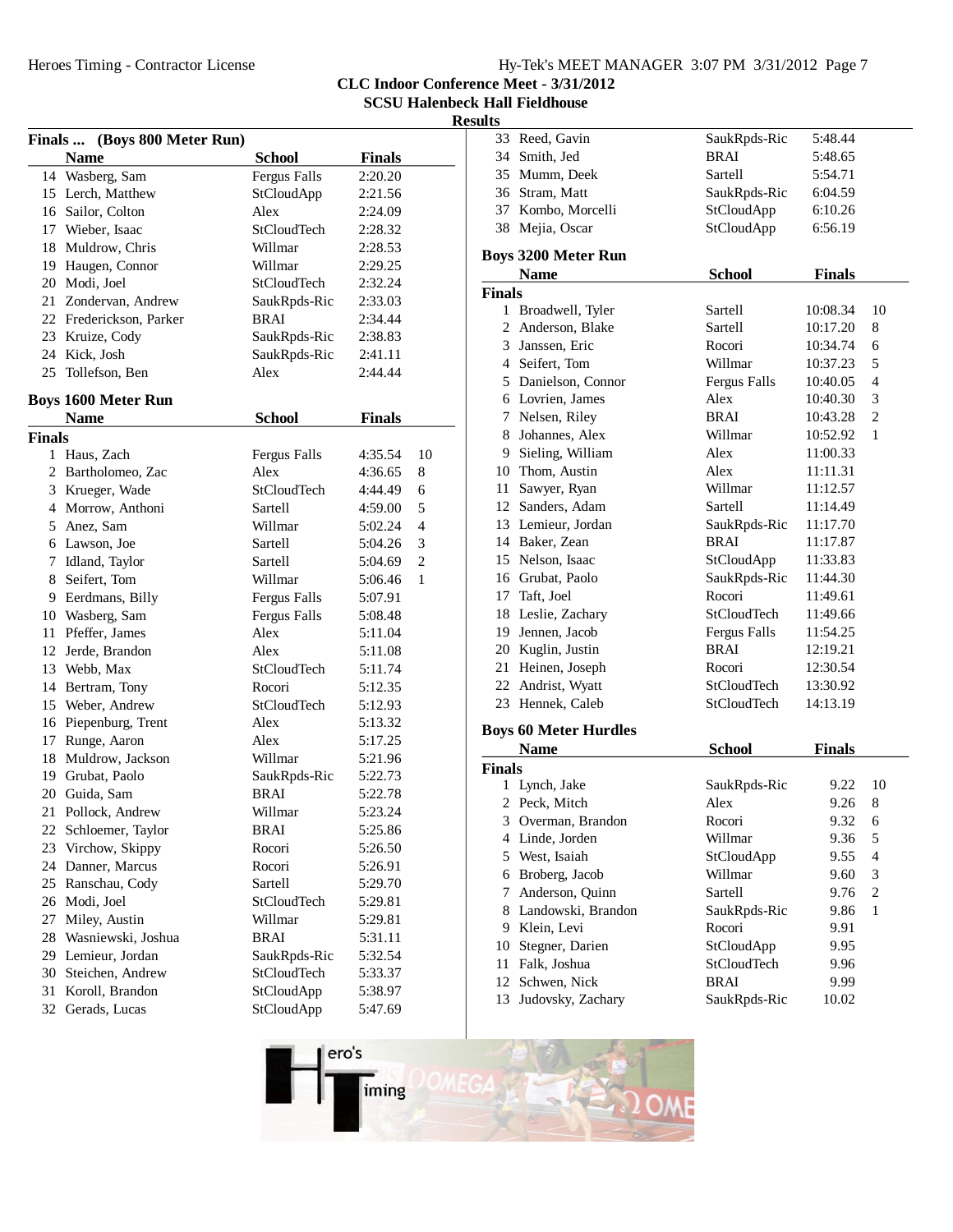# Hy-Tek's MEET MANAGER 3:07 PM 3/31/2012 Page 8

**CLC Indoor Conference Meet - 3/31/2012**

**SCSU Halenbeck Hall Fieldhouse**

| Finals  (Boys 60 Meter Hurdles) |                                          |                     |                    |                |  |
|---------------------------------|------------------------------------------|---------------------|--------------------|----------------|--|
|                                 | <b>Name</b>                              | <b>School</b>       | <b>Finals</b>      |                |  |
|                                 | 14 Huber, Taylor                         | <b>BRAI</b>         | 10.04              |                |  |
|                                 | 15 Geurtz, Jordan                        | Willmar             | 10.11              |                |  |
|                                 | 16 Doucette, Braden                      | Sartell             | 10.14              |                |  |
|                                 | 17 Olson, Kyle                           | SaukRpds-Ric        | 10.53              |                |  |
|                                 | 18 Wright, Billy                         | Willmar             | 10.66              |                |  |
|                                 | 19 Gorghuber, Joseph                     | Alex                | 10.74              |                |  |
|                                 | 20 Benners, Tyler                        | SaukRpds-Ric        | 10.89              |                |  |
|                                 | 21 Runge, Tanner                         | Alex                | 11.05              |                |  |
|                                 | 22 Loso, Joshua                          | StCloudApp          | 11.13              |                |  |
|                                 | 23 Sidel, Travis                         | <b>Fergus Falls</b> | 11.13              |                |  |
|                                 | 24 Holtz, Josh                           | Willmar             | 11.30              |                |  |
|                                 | 25 Madden, Brady                         | Sartell             | 11.73              |                |  |
|                                 | 26 Smith, Ian                            | BRAI                | 13.53              |                |  |
|                                 |                                          |                     |                    |                |  |
|                                 | <b>Boys 4x100 Meter Relay</b>            |                     |                    |                |  |
|                                 | <b>Team</b>                              | <b>Relay</b>        | <b>Finals</b>      |                |  |
| <b>Finals</b>                   |                                          |                     |                    |                |  |
| 1                               | Sauk Rapids-Rice                         | А                   | 45.26              | 10             |  |
| 2                               | Alexandria H.S.                          | A                   | 46.33              | 8              |  |
|                                 | 3 Brainerd                               | A                   | 47.09              | 6              |  |
|                                 | 4 Rocori                                 | A                   | 47.24              | 5              |  |
|                                 | 5 Fergus Falls                           | A                   | 47.39              | $\overline{4}$ |  |
|                                 | 6 StCloudApp                             | A                   | 47.41              | 3              |  |
|                                 | 7 Willmar Cardinals                      | A                   | 47.55              | $\overline{2}$ |  |
|                                 | 8 St. Cloud Tech                         | A                   | 51.07              | 1              |  |
|                                 | <b>Boys 4x400 Meter Relay</b>            |                     |                    |                |  |
|                                 | <b>Team</b>                              | <b>Relay</b>        | <b>Finals</b>      |                |  |
| <b>Finals</b>                   |                                          |                     |                    |                |  |
|                                 | 1 Alexandria H.S.                        | А                   | 3:40.38            | 10             |  |
|                                 | 2 Fergus Falls                           | A                   | 3:40.57            | 8              |  |
|                                 | 3 Rocori                                 | A                   | 3:40.66            | 6              |  |
|                                 | 4 Brainerd                               | A                   | 3:45.29            | 5              |  |
|                                 | 5 Sartell-St.Stephen                     | A                   | 3:45.67            | 4              |  |
|                                 | 6 Willmar Cardinals                      | A                   | 3:48.21            | 3              |  |
|                                 | 7 StCloudApp                             | A                   | 3:59.13            | $\overline{2}$ |  |
|                                 | 8 St. Cloud Tech                         | A                   | 4:18.47            | 1              |  |
| ---                             | Sauk Rapids-Rice                         | A                   | <b>DNF</b>         |                |  |
|                                 |                                          |                     |                    |                |  |
|                                 | <b>Boys 4x800 Meter Relay</b>            |                     |                    |                |  |
|                                 | <b>Team</b>                              | <b>Relay</b>        | <b>Finals</b>      |                |  |
| <b>Finals</b>                   | 1 Willmar Cardinals                      |                     |                    |                |  |
| 2                               | Rocori                                   | Α<br>A              | 8:55.95<br>8:57.47 | 10<br>8        |  |
|                                 |                                          | A                   | 8:58.16            | 6              |  |
|                                 | 3 Sartell-St.Stephen<br>4 St. Cloud Tech | A                   |                    | 5              |  |
|                                 |                                          |                     | 8:58.77            |                |  |
| 5.                              | StCloudApp                               | A                   | 9:12.01            | 4              |  |
| 6                               | Sauk Rapids-Rice                         | A                   | 9:14.99            | 3              |  |

|               | <b>Boys High Jump</b>  |                    |               |                |
|---------------|------------------------|--------------------|---------------|----------------|
|               | <b>Name</b>            | <b>School</b>      | <b>Finals</b> |                |
| <b>Finals</b> |                        |                    |               |                |
|               | 1 Lieberg, Josh        | Sartell            | $6 - 06.00$   | 10             |
|               | 2 Linde, Jorden        | Willmar            | $6 - 00.00$   | 8              |
|               | 3 Broberg, Jacob       | Willmar            | $5 - 10.00$   | 6              |
|               | 4 Smith, Isaiah        | <b>BRAI</b>        | $J5-10.00$    | 5              |
| 5             | Jones, Dominic         | Fergus Falls       | 5-08.00       | 4              |
| 6             | Woltjer, Bennet        | Willmar            | J5-08.00      | 3              |
| 7             | Geurtz, Jordan         | Willmar            | J5-08.00      | $\overline{c}$ |
|               | 8 Donoho, Matt         | Fergus Falls       | 5-06.00       | $\mathbf{1}$   |
|               | 9 Malcolm, Cooper      | Sartell            | $J5-06.00$    |                |
|               | 9 Voit, Michael        | SaukRpds-Ric       | J5-06.00      |                |
|               | 11 Huber, Jake         | Rocori             | 5-03.00       |                |
|               | 11 Theisen, Jordan     | StCloudApp         | 5-03.00       |                |
| 11 -          | Spann-Ford, Tristyn    | SaukRpds-Ric       | 5-03.00       |                |
|               | 11 Koffi, Jeremy       | StCloudApp         | 5-03.00       |                |
|               | 11 Huber, Taylor       | <b>BRAI</b>        | 5-03.00       |                |
|               | 16 Scheytt, Felix      | SaukRpds-Ric       | 5-00.00       |                |
|               | 16 Stegner, Darien     | StCloudApp         | 5-00.00       |                |
|               | 16 Perrault, Matt      | <b>StCloudTech</b> | 5-00.00       |                |
|               | 16 Knutson, Elijah     | StCloudApp         | 5-00.00       |                |
|               | 16 Mackedanz, Sam      | Rocori             | 5-00.00       |                |
|               | --- Roth, Alec         | Alex               | NH            |                |
|               | --- Godding, Micah     | StCloudTech        | NH            |                |
|               | --- Lesmeister, Taylor | <b>BRAI</b>        | NH            |                |
|               | --- Schmitz, TJ        | Rocori             | <b>NH</b>     |                |
| ---           | Schwagel, Sam          | Rocori             | <b>NH</b>     |                |
|               | <b>Boys Pole Vault</b> |                    |               |                |
|               | <b>Name</b>            | <b>School</b>      | <b>Finals</b> |                |

|        | Name                | School       | Finais      |     |
|--------|---------------------|--------------|-------------|-----|
| `inals |                     |              |             |     |
|        | Nordlund, Tanner    | Sartell      | 13-00.00    | 10  |
| 2      | Pearson, Miles      | <b>BRAI</b>  | 12-00.00    | 8   |
| 3      | Theisen, Jordan     | StCloudApp   | 11-06.00    | 5.5 |
| 3      | Murrey, Josh        | <b>BRAI</b>  | 11-06.00    | 5.5 |
| 5      | Nelson, Tim         | <b>BRAI</b>  | J11-06.00   | 4   |
| 6      | Dols, Jackson       | <b>BRAI</b>  | 11-00.00    | 3   |
| 7      | Woltjer, Bennet     | Willmar      | J11-00.00   | 2   |
| 8      | Fleck, Malachi      | SaukRpds-Ric | 10-06.00    | 0.5 |
| 8      | Schleppenbach, Karl | Sartell      | 10-06.00    | 0.5 |
| 10     | Carlson, Colby      | Alex         | J10-06.00   |     |
| 11     | Milhausen, Chad     | Willmar      | 10-00.00    |     |
| 12     | Bethke, Matt        | SaukRpds-Ric | $9 - 00.00$ |     |
| 12     | Olson, Kyle         | SaukRpds-Ric | $9 - 00.00$ |     |
| 12     | Castro, Jeff        | Willmar      | $9 - 00.00$ |     |
| 15     | Austad, Alex        | Rocori       | 8-00.00     |     |
|        | 15 Levandowski, Tim | Sartell      | 8-00.00     |     |
| 15     | Knutson, Elijah     | StCloudApp   | 8-00.00     |     |
|        |                     |              |             |     |

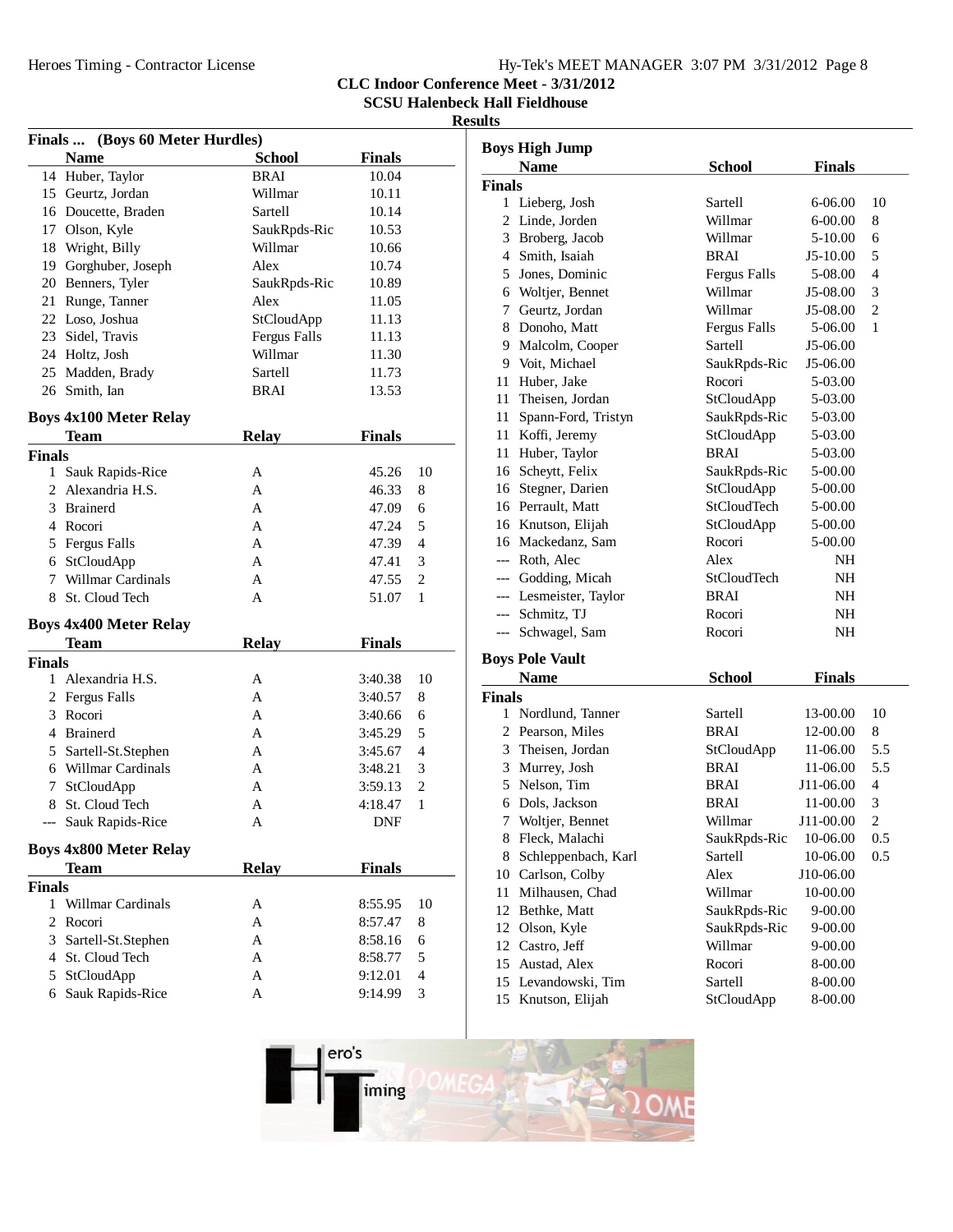# Hy-Tek's MEET MANAGER 3:07 PM 3/31/2012 Page 9

**CLC Indoor Conference Meet - 3/31/2012**

**SCSU Halenbeck Hall Fieldhouse**

|               | Finals  (Boys Pole Vault) |                     |               |                |
|---------------|---------------------------|---------------------|---------------|----------------|
|               | <b>Name</b>               | <b>School</b>       | <b>Finals</b> |                |
| 15            | Kriese, Dylan             | Alex                | 8-00.00       |                |
|               | 15 Veitch, Ben            | Sartell             | 8-00.00       |                |
|               | 15 Tollefson, Andrew      | StCloudApp          | 8-00.00       |                |
|               | --- Thomas, Ian           | SaukRpds-Ric        | NΗ            |                |
|               | --- Howe, Mitchel         | Rocori              | NΗ            |                |
|               | --- Bahner, Matthew       | Rocori              | NΗ            |                |
| $---$         | Flegel, Trent             | Willmar             | NΗ            |                |
|               | <b>Boys Long Jump</b>     |                     |               |                |
|               | <b>Name</b>               | <b>School</b>       | <b>Finals</b> |                |
| <b>Finals</b> |                           |                     |               |                |
|               | 1 Haffner, Zachary        | SaukRpds-Ric        | 21-03.00      | 10             |
|               | 2 Lieberg, Josh           | Sartell             | 20-03.25      | 8              |
|               | 3 Pham, Phillip           | Alex                | 19-04.25      | 6              |
|               | 4 Cunningham, Chris       | Willmar             | 18-08.00      | 5              |
|               | 5 Glass, Samuel           | StCloudApp          | 18-05.50      | 4              |
|               | 6 Sweeney, Kylin          | <b>BRAI</b>         | 17-11.25      | 3              |
|               | 7 Lesmeister, Taylor      | BRAI                | 17-09.00      | 2              |
|               | 8 Malcolm, Cooper         | Sartell             | 17-06.00      | 1              |
|               | 9 Heitzman, Michael       | Willmar             | 17-05.00      |                |
|               | 10 Tran, Nghia            | StCloudApp          | 17-04.75      |                |
|               | 11 Schlangen, Kyle        | Rocori              | 17-02.75      |                |
|               | 12 Landowski, Brandon     | SaukRpds-Ric        | 17-02.00      |                |
|               | 13 Kelly, Tyler           | Alex                | 17-00.00      |                |
|               | 14 Gronewald, Zach        | <b>Fergus Falls</b> | 16-07.25      |                |
|               | 15 Norgren, Josh          | <b>Fergus Falls</b> | 15-10.00      |                |
|               | 16 Goerger, Zach          | Rocori              | 15-03.25      |                |
|               | <b>Boys Triple Jump</b>   |                     |               |                |
|               | <b>Name</b>               | <b>School</b>       | <b>Finals</b> |                |
| <b>Finals</b> |                           |                     |               |                |
|               | 1 Lieberg, Josh           | Sartell             | 43-03.75      | 10             |
|               | 2 Zenner, Hayden          | Fergus Falls        | 40-08.75      | 8              |
|               | 3 Huberty, Matt           | SaukRpds-Ric        | 40-04.75      | 6              |
|               | 4 Holtz, Josh             | Willmar             | 37-09.50      | 5              |
|               | 5 Johnson, Isaac          | BRAI                | 36-01.00      | 4              |
|               | 6 Ibro, Roba              | StCloudApp          | 35-00.50      | 3              |
| 7             | Stockinger, Riley         | SaukRpds-Ric        | 33-06.75      | $\overline{2}$ |
| 8             | Shella-Stevens, Matthew   | StCloudTech         | 33-06.25      | 1              |
| 9             | Goerger, Zach             | Rocori              | 33-03.50      |                |
| $10\,$        | Lindberg, Gabriel         | StCloudApp          | 33-02.75      |                |
| 11            | Stolski, Will             | <b>BRAI</b>         | 32-06.50      |                |
|               |                           |                     |               |                |
| 11            | Runge, Tanner             | Alex                | 32-06.50      |                |
| 13            | Hansen, Matthew           | Rocori              | 30-06.00      |                |
| $---$         | Johnson, Evan             | Sartell             | ND            |                |
| $---$         | Gleaves, Matt             | Willmar             | ND            |                |

| <b>Boys Shot Put</b> |                        |                     |               |    |  |
|----------------------|------------------------|---------------------|---------------|----|--|
|                      | <b>Name</b>            | School              | <b>Finals</b> |    |  |
| <b>Finals</b>        |                        |                     |               |    |  |
|                      | 1 Hacker, Jesse        | Alex                | 51-09.00      | 10 |  |
|                      | 2 Kaczor, Paul         | StCloudTech         | J51-09.00     | 8  |  |
|                      | 3 Tautges, Caleb       | BRAI                | 49-00.00      | 6  |  |
|                      | 4 Synstelien, Nate     | Fergus Falls        | 46-08.00      | 5  |  |
|                      | 5 Suek, Matt           | Fergus Falls        | 46-03.00      | 4  |  |
|                      | 6 Anderson, Quinn      | Sartell             | 45-08.00      | 3  |  |
|                      | 7 Peterson, Jason      | Sartell             | J45-08.00     | 2  |  |
|                      | 8 Heinen, Craig        | Rocori              | 45-03.00      | 1  |  |
|                      | 9 Goerger, Aaron       | Rocori              | 42-08.00      |    |  |
|                      | 10 Beliveau, Brandon   | Alex                | 42-02.00      |    |  |
|                      | 11 Nieland, Jerrad     | StCloudTech         | 41-01.00      |    |  |
|                      | 12 Woolsey, Will       | SaukRpds-Ric        | 40-08.00      |    |  |
|                      | 13 Krebs, Brian        | Alex                | 40-04.00      |    |  |
|                      | 14 Duwenhoegger, Chase | Alex                | 40-02.00      |    |  |
|                      | 15 Benda, Jackson      | Rocori              | 40-01.00      |    |  |
|                      | 15 Miller, Benjamin    | StCloudApp          | 40-01.00      |    |  |
|                      | 17 Guetter, Colin      | Alex                | 39-09.00      |    |  |
|                      | 18 McMahon, Harvey     | <b>Fergus Falls</b> | 39-04.00      |    |  |
|                      | 18 Desrocher, Bill     | BRAI                | 39-04.00      |    |  |
|                      | 20 Berg, Trevor        | StCloudTech         | 39-01.00      |    |  |
|                      | 21 Aldous, Tyler       | BRAI                | 38-11.00      |    |  |
|                      | 22 Cassens, Dusty      | StCloudApp          | 38-06.00      |    |  |
|                      | 23 Moon, Tyler         | SaukRpds-Ric        | 38-03.00      |    |  |
|                      | 24 Jackels, Brett      | Sartell             | 38-02.00      |    |  |
|                      | 25 Rotering, Kaleb     | <b>Fergus Falls</b> | 37-11.00      |    |  |
|                      | 26 Kohl, Dylan         | Sartell             | 36-11.00      |    |  |
|                      | 27 Thene, Anthony      | Sartell             | 36-09.00      |    |  |
|                      | 28 Suek, Al            | Fergus Falls        | 36-00.00      |    |  |
|                      | 28 Bridges, Tony       | StCloudTech         | 36-00.00      |    |  |
|                      | 30 Schaller, Stephon   | Willmar             | 35-02.00      |    |  |
|                      | 31 Thompson, Brandon   | StCloudApp          | 35-00.00      |    |  |
|                      | 32 Judovsky, Zachary   | SaukRpds-Ric        | 33-09.00      |    |  |
|                      | 33 Schramel, Kyle      | Rocori              | 33-08.00      |    |  |
|                      | 34 Kollmann, Mathew    | StCloudApp          | 33-04.00      |    |  |
|                      | 35 Suves, Kristian     | Willmar             | 32-08.00      |    |  |
|                      | 36 Leon, Richards      | Willmar             | 32-02.00      |    |  |
|                      | 37 Loso, Joshua        | StCloudApp          | 32-01.00      |    |  |
| 38                   | Odelius, Ryan          | SaukRpds-Ric        | 31-09.00      |    |  |
|                      | 39 Buchanan, Andrew    | Willmar             | 31-07.00      |    |  |
|                      | 40 Falk, Joshua        | StCloudTech         | 31-04.00      |    |  |
| 41                   | Hoffman, Tyler         | Rocori              | 30-06.00      |    |  |
| 42                   | Shuldes, Carter        | Willmar             | 30-00.00      |    |  |
| 43                   | Scheytt, Felix         | SaukRpds-Ric        | 28-00.00      |    |  |
| $---$                | Kassulker, Jacob       | <b>BRAI</b>         | ND            |    |  |